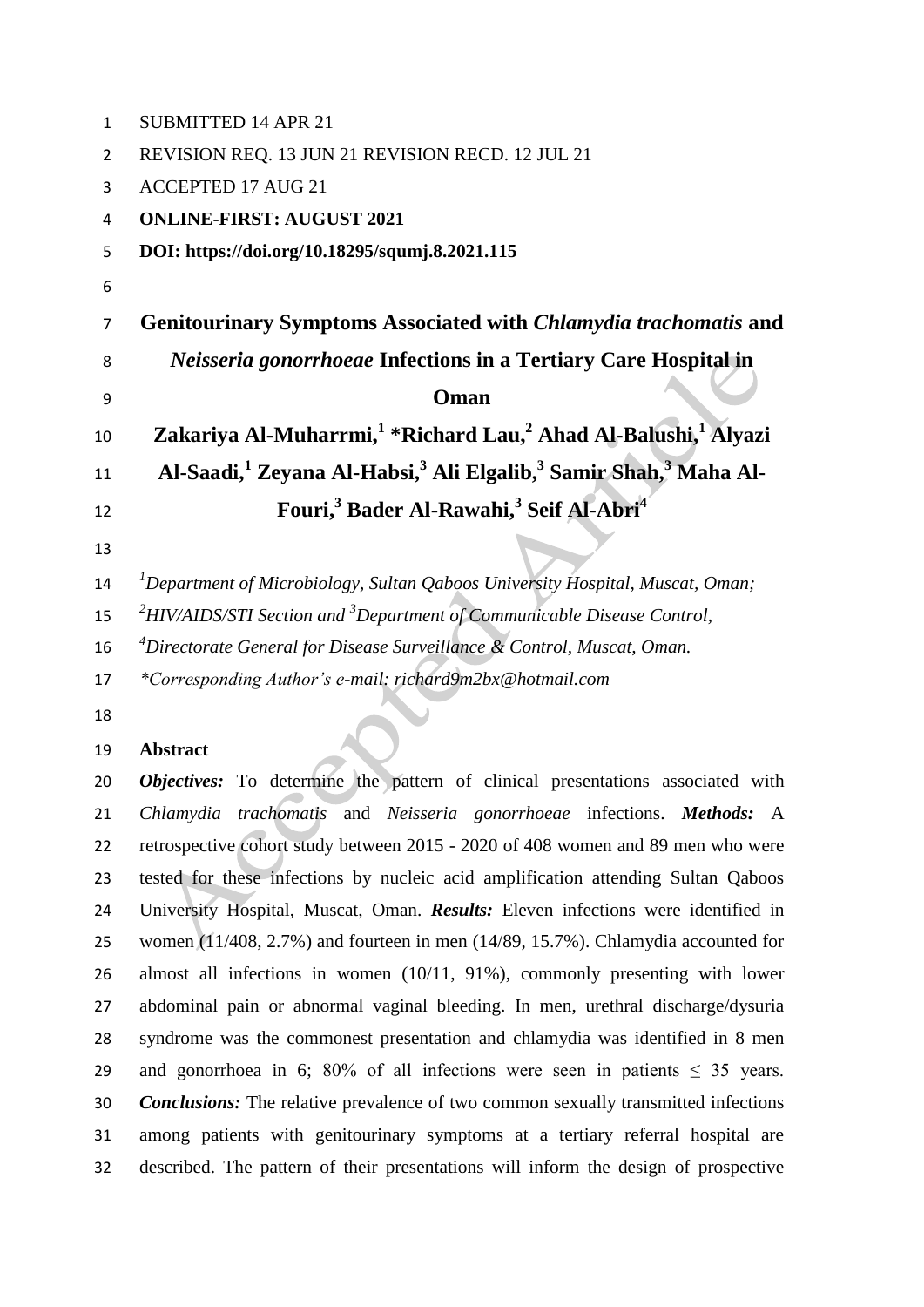studies to improve surveillance and guide public health policy in Oman. The study highlights the need for a multi-sectoral approach involving all providers to enable comprehensive STI surveillance.

 *Keywords:* Genitourinary Symptoms; Chlamydia trachomatis; Neisseria gonorrhoeae; Oman.

## **Advances in knowledge**

 Aetiological assessment of genitourinary symptoms is an important epidemiological tool in understanding the clinical presentation and relative prevalence of sexually transmitted infections (STIs).

- This is the first study conducted in Oman to describe how nucleic acid amplification diagnostics are used to diagnose two common curable STIs in a tertiary hospital setting.
- 

#### **Application to Patient Care**

- Symptoms alone are not sufficiently sensitive or specific in identifying STIs.
- The study supports the wider availability of diagnostic tests and the transition towards an aetiological approach to STI case management in Oman.
- 

#### **Introduction**

 Sexually transmitted infections (STIs) are an important focus of public health policy in Oman. A key aspect for STI control is the early and efficacious management of patients, using either a syndromic approach or clinical management based on laboratory tests (aetiological approach). The latter approach, especially when using highly accurate and sensitive molecular diagnostic tests, has the advantage of identifying the specific STI pathogen/s so that targeted antimicrobial therapy can be given, with the potential of improving STI case management and surveillance, as well as avoiding unnecessary and wasteful treatments.

 Oman's public health services have largely relied on the syndromic management approach, with utilisation of flowcharts (algorithms) for each of the five recognised STI syndromes- male urethral discharge, vaginal discharge, lower abdominal (pelvic) 65 pain in women, scrotal swelling, and genital ulceration.<sup>1</sup> Laboratory tests are not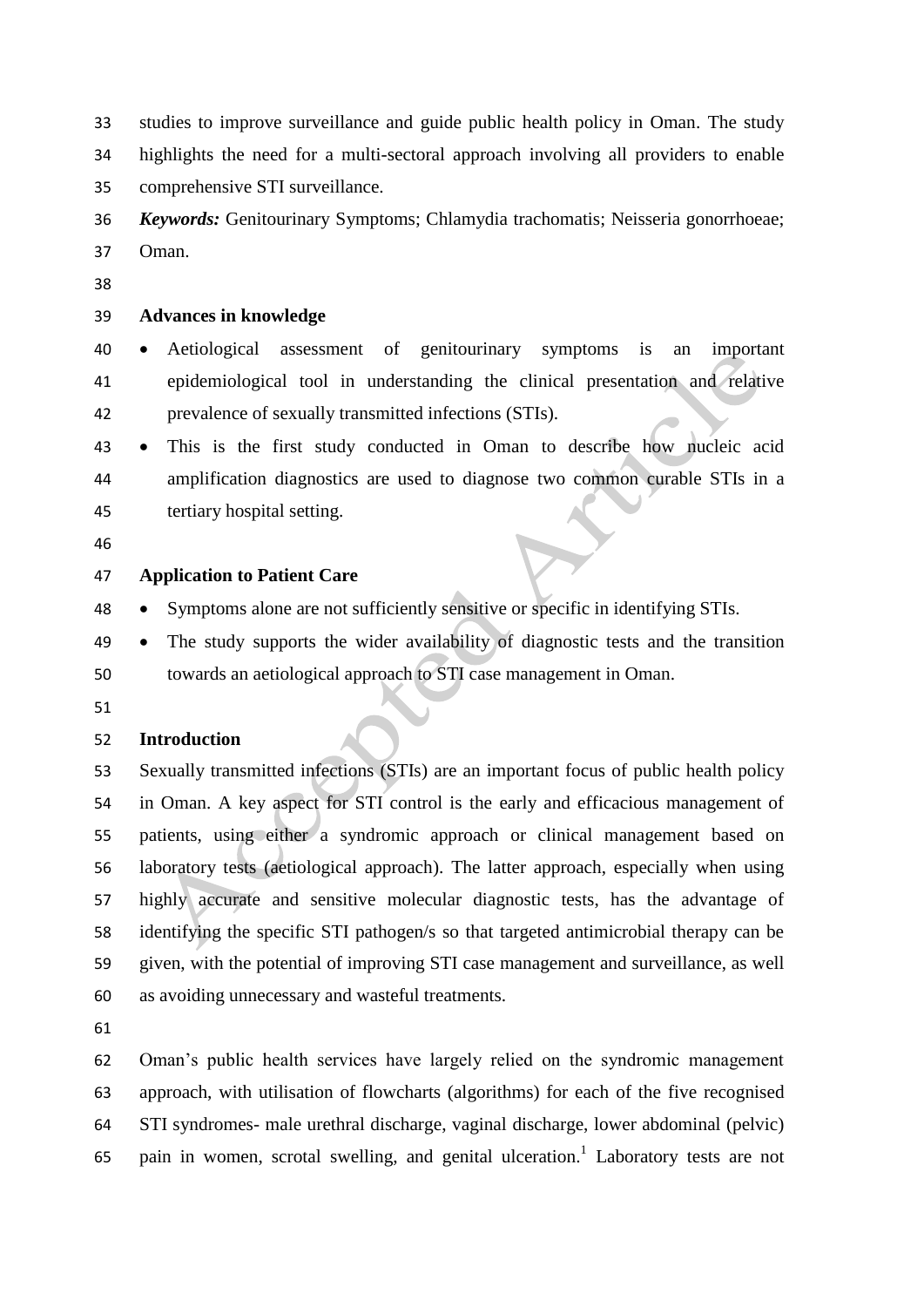undertaken for most STI patients who receive syndromic management. Nevertheless, periodic laboratory-based aetiological assessments are needed to check the relevance of the flowcharts, and laboratories play a key role in STI surveillance, research 69 programmes and informing public health policies.<sup>2,3,4</sup>

 In contrast to public health services, Sultan Qaboos University Hospital has been providing STI diagnostics for the detection of *Neisseria gonorrhoeae* and *Chlamydia trachomatis* infections since 2014 for patients presenting with genitourinary symptoms, including infertility. These are two of the commonest curable STIs and are associated with significant sexual and reproductive morbidity including adverse birth outcomes, pelvic inflammatory disease, tubal factor infertility, ectopic pregnancy and 77 epididymo-orchitis.<sup>5,6,7</sup>

 There are regional differences in the prevalence of chlamydia and gonorrhoea, with the Middle East and North Africa (MENA) having relatively low rates of both infections in either sex compared to other regions, notably the Americas and Western 82 Pacific.<sup>5</sup> While cultural influences and adherence to religious teachings may explain some of these differences in the MENA region, stigma, embarrassment, lack of awareness and limited access to molecular diagnostic tests may also account for under-reporting.

 As the aetiology of STI syndromes in Oman has never previously been studied using molecular diagnostic tests, the purpose of this exploratory study was to investigate the relative prevalence of chlamydia and gonorrhoea associated with genitourinary symptoms to inform patient care, and to identify areas of STI surveillance that may require strengthening.

### **Methods**

 This was a retrospective cohort study of patients who attended Sultan Qaboos University Hospital (SQUH) and tested for gonorrhoea and chlamydia. SQUH is a 600 bed university teaching hospital and tertiary referral centre based in the A' Seeb *wilayat* (district) in Muscat governorate, the capital of Oman.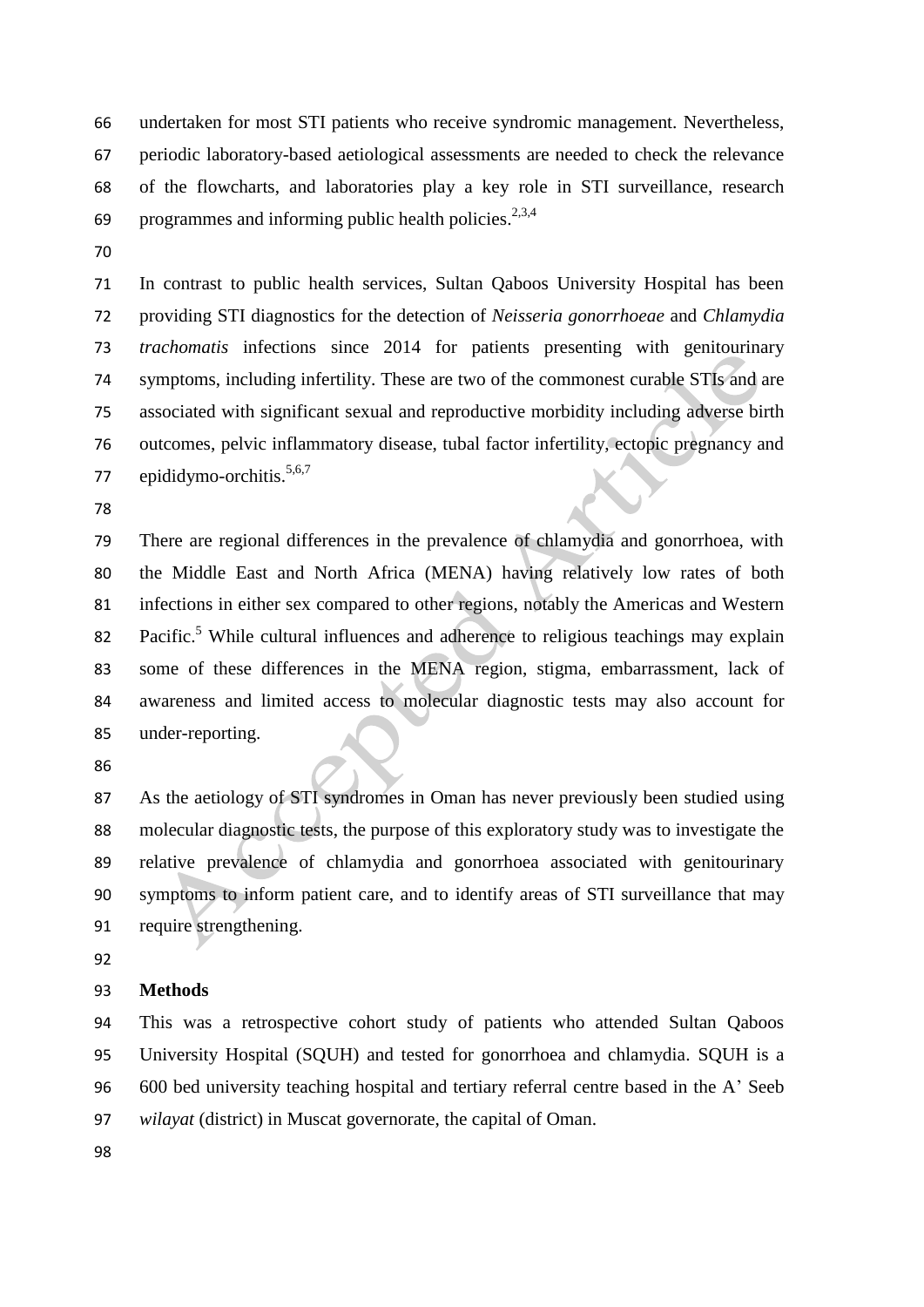The study population consisted of women who were tested between  $1<sup>st</sup>$  January and  $31<sup>st</sup>$  December 2020 and men between  $1<sup>st</sup>$  January 2015 and 31<sup>st</sup> December 2020. The Xpert® CT/NG (Cepheid Inc., Sunnyvale, CA, USA) nucleic acid amplification test (NAAT) was used for chlamydia and gonorrhoea detection from endocervical swabs 103 (women) or first-catch urine specimens (men). <sup>8</sup> Women who were pregnant and patients who had taken antibiotics in the previous two weeks or had invalid NAAT results (from improper sample processing, PCR inhibition or sample processing control not detected in the test sample) were excluded. Tests for HIV and syphilis were offered to patients diagnosed with chlamydia and gonorrhoea and to those requesting screening.

 Test results were recorded and matched with the patient's sociodemographic information (age, gender, marital status), the type of clinic they attended and their main presenting symptom. All data collected for this study were anonymised and patient identifiable details removed.

 We used descriptive statistics to describe the study population. We used the Chi- square test to assess differences between groups. Significance was defined at a p-117 value of  $\leq 0.05$ . A 95% confidence interval (CI) was calculated for a proportion using 118 Wilson's method for small samples.<sup>9</sup> Based on their clinical presentation, women were grouped into one of five categories: (a) lower abdominal (pelvic) pain; (b) abnormal vaginal bleeding (menorrhagia, irregular, inter- and post-coital bleeding); (c) abnormal vaginal discharge (malodour, increased volume, altered colour); (d) asymptomatic women attending for infertility assessment; and (e) women attending for contraception, pre-operative assessment and urogynaecological symptoms. Men were categorised into two groups- those with urethral discharge/dysuria syndrome and those with other presentations covering asymptomatic, scrotal or abdominal pain, haematuria, investigation of fever and not specified. Data collection was affected by clinical and laboratory resources diverted to managing the on-going COVID-19 pandemic. These resource limitations meant that we were unable to collect and collate more data for women presenting before 2020.

 The study was approved by the Medical Research Ethics Committee (MREC), College of Medicine and Health Sciences.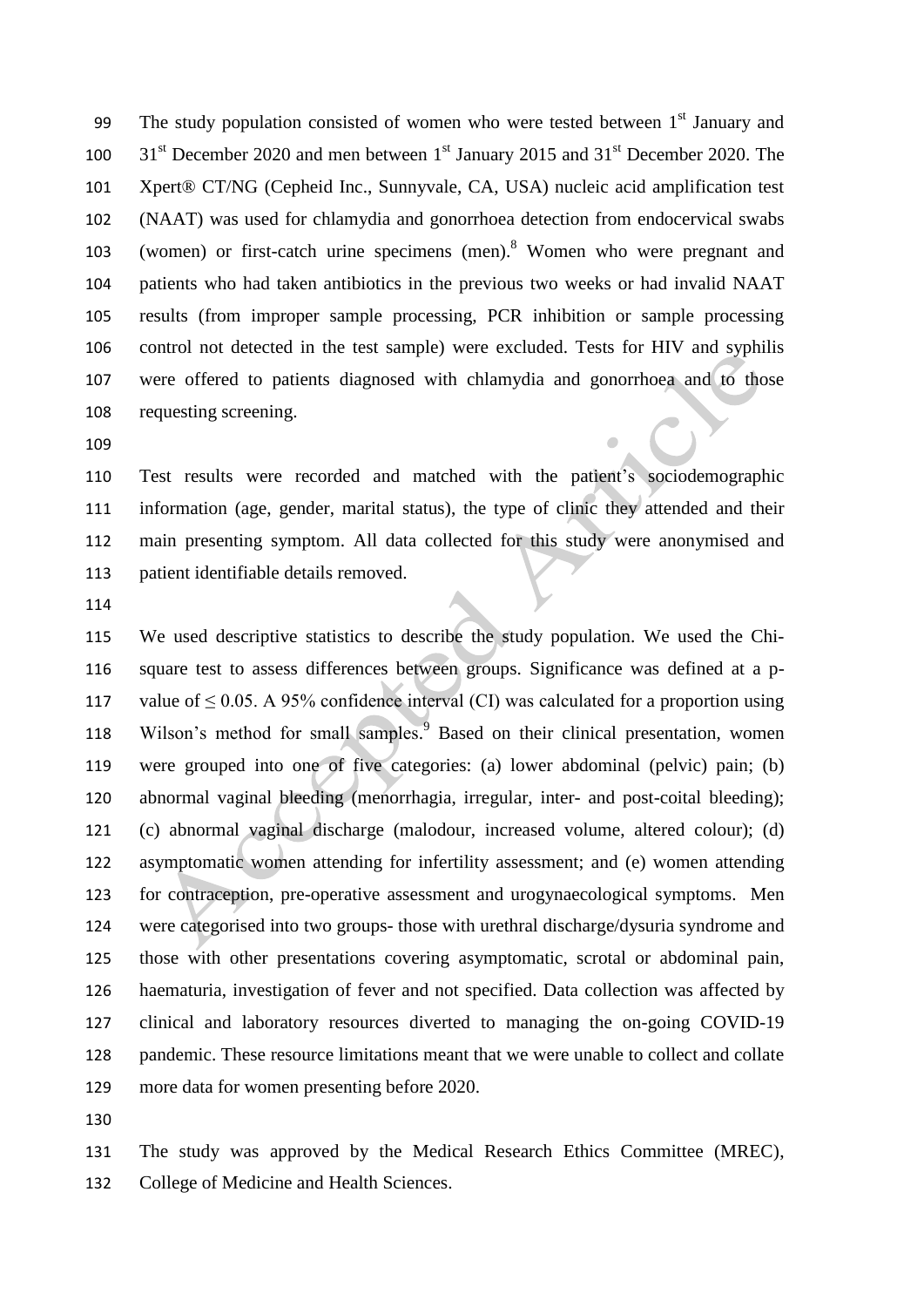## **Results**

Female patients

 A total of 416 women attended with genital or gynaecological symptoms including infertility in 2020. Eight women were excluded from the study because they were either pregnant (5) or had invalid test results (3), leaving 408 women for study (Table 1).

 Most women (235/408, 57.6%) attended the gynaecology clinic, 159 (39.0%) attended the infertility clinic and the remaining 14 (3.4%) women attended other clinical services (Accident & Emergency (13), General medicine clinic (1)).

 Chlamydia was detected in 9 women (9/408, 2.4%); one woman was diagnosed with gonorrhoea alone (0.25%), with one woman dually infected. Lower abdominal (pelvic) pain and abnormal vaginal bleeding presentations accounted for most infections (Table 2, Part A). Women aged 26-35 years had the highest prevalence of chlamydial infection (7/10 (70%), Figure 1); more infections were identified in 150 women aged  $\leq$  35 than > 35 years (Chi-square = 7.83, p = 0.0051. Significant at p <.05. Odds ratio 11.30, 95% CI 1.4-89).

Male patients

 We collected data on 99 men who attended SQUH and tested for gonorrhoea and chlamydia between 2015 – 2020. Ten patients were excluded because of invalid NAAT test results and data for the remaining 89 men were analysed (Table 1). Most patients (52%) presented with urethral discharge/dysuria syndrome. Chlamydia was detected in eight men (9.0%) and gonorrhoea in six (6.7%); there were no dual infections (Table 2, Part B). Although tests on men were ordered from a wider range of clinics, with most tests coming from Infectious diseases (22) and General medicine (21) clinics, disproportionately more infections were identified in men attending Accident & Emergency (2/3, 67%), Student Health (3/6, 50%) and Family practice clinics (4/18, 22%). Compared to women, infections appeared to occur in younger men (Figure 1) but between group comparisons were not possible because of the modest sample size of men.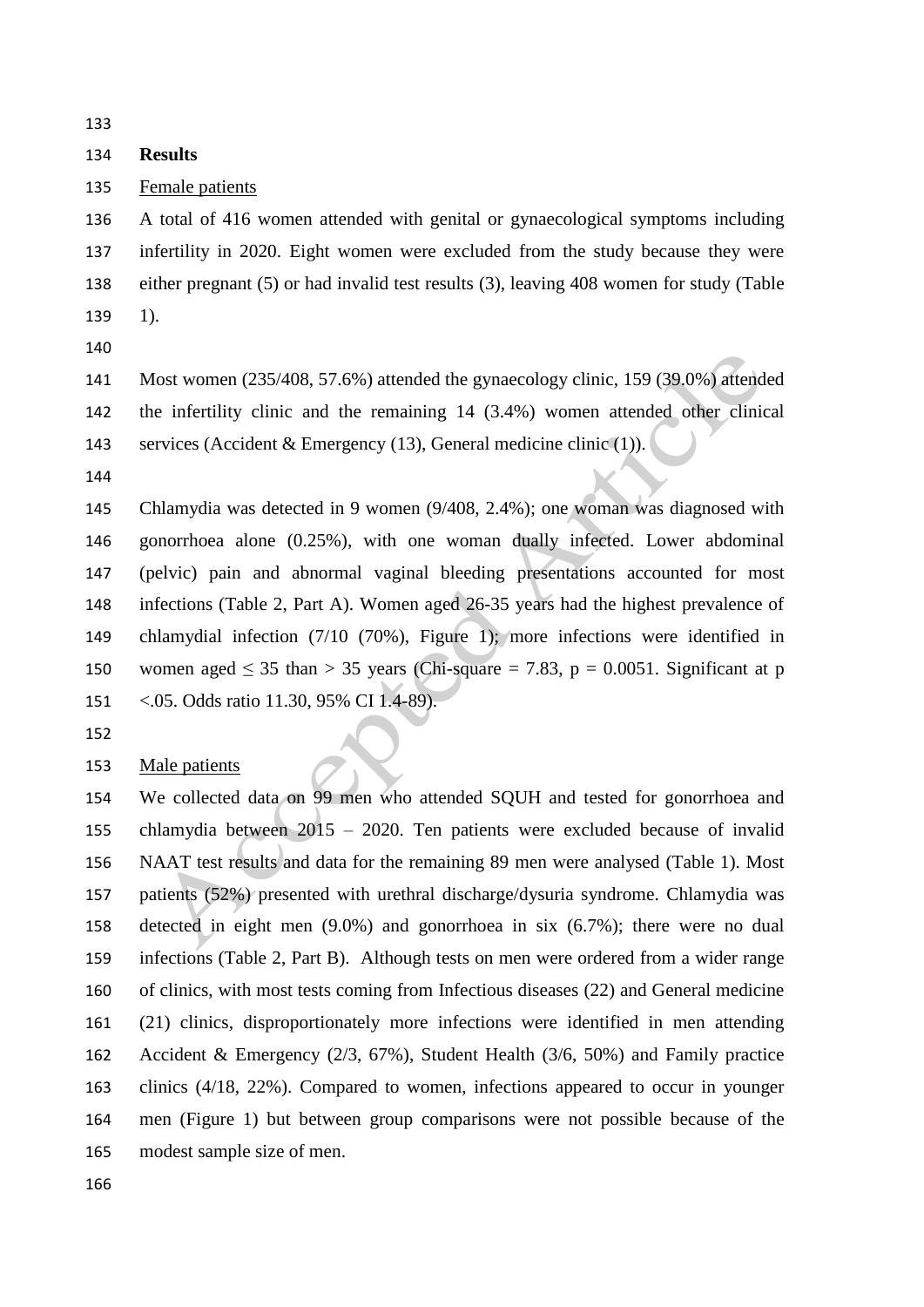#### **Discussion**

 This study describes the relative prevalence of two important curable STIs in symptomatic patients presenting to a tertiary hospital in Muscat, Oman. The commonest presentation in symptomatic women was lower abdominal pain, a cardinal feature of pelvic inflammatory disease (PID) and associated with a 17% risk of 172 infertility after one episode.<sup>10</sup> Although the prevalence of infection was highest for this symptom in women, it was not significantly different from other presentations in this cohort and suggests that symptoms alone are not sufficiently sensitive or specific to reliably identify an STI (Figure 2). Given the significant caseload attributed to chlamydial infection, the study illustrates the importance of widening access to STI diagnostics beyond clinic-based syndromic case management to screen for infections before complications such as PID develop. The cost-effectiveness of such a strategy will, however, depend on the local prevalence of these infections, how they present and the behavioural characteristics of the local population.

182 In our female cohort, age  $\leq$  35 years was identified as a significant STI risk factor and consistent with epidemiological studies demonstrating a higher risk in younger 184 women.<sup>11,12,13</sup> However, age may also be a confounder linked to other social, cultural, or behavioural factors such as duration of relationship, partner behaviour and condom use that will require analysis in a prospective study.

 The much higher prevalence of gonorrhoea in men (6.7% vs. 0.5% in women) could be explained by the self-selection of men with more symptomatic infections, as male gonococcal urethritis tends to produce a more vigorous inflammatory response than a corresponding gonococcal urethritis or cervicitis in women, which can often be asymptomatic or associated with non-specific symptoms. In contrast, the smaller size of the male cohort may reflect disproportionately more symptomatic men electing to seek acute care elsewhere (possibly private clinics) for reasons of confidentiality. The observations support the need for a prospective multi-centre study incorporating other providers of STI care and completion of an anonymised patient questionnaire to identify risk behaviours that may explain these differences.

 The study has several limitations. The patients included in the study were those that chose to seek healthcare for their symptoms from one provider (SQUH) in Muscat and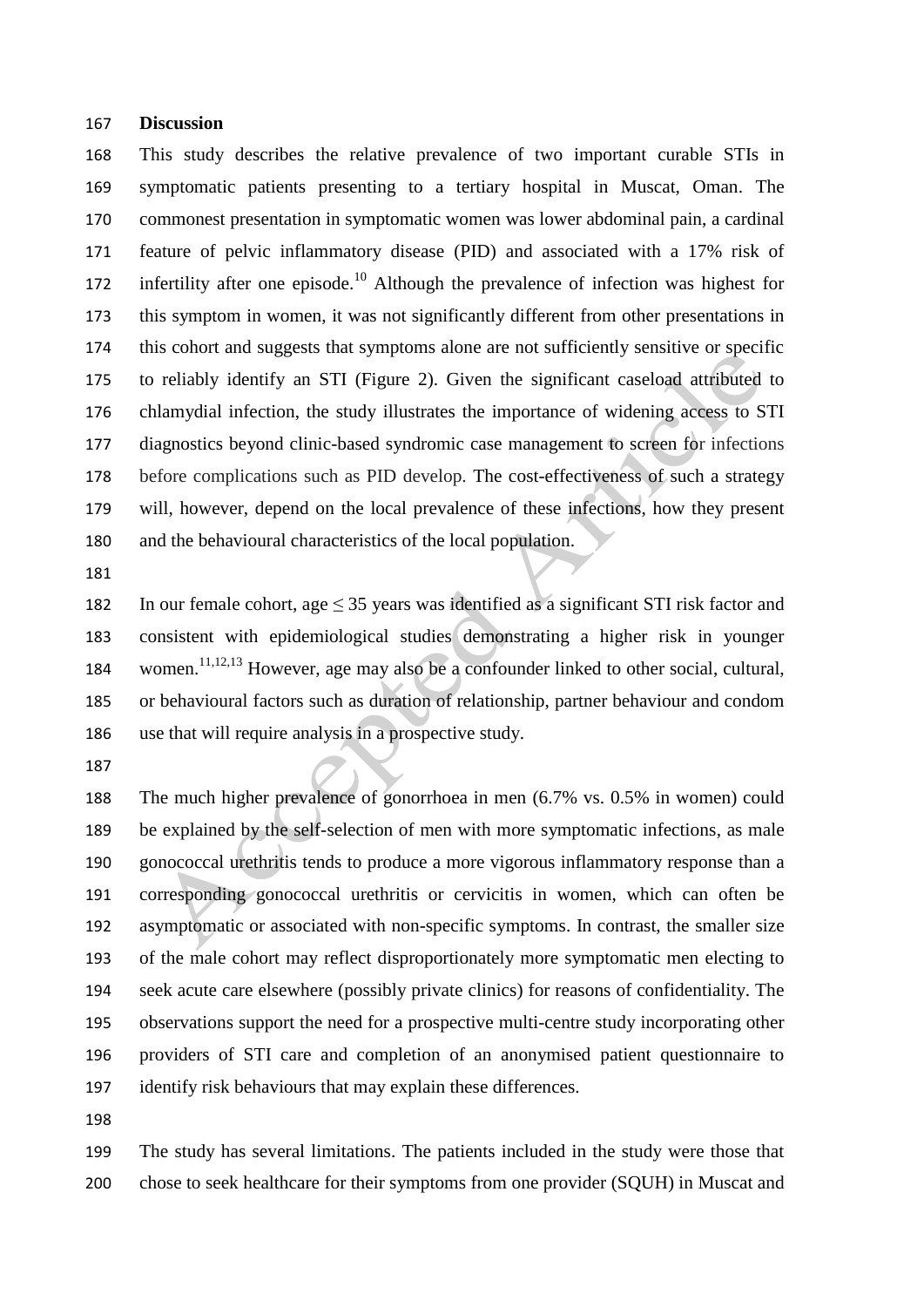may not be representative of patients living elsewhere or accessing other providers. As with any retrospective study, there are also inherent biases that may hinder the applicability of our findings to the wider population. Recording particular symptoms (and not recording others) by the attending clinician could lead to selection bias in the outcome. Misclassification bias could have occurred when data were abstracted from the clinic records. A further consideration is that many different clinicians (especially for men) were involved in patient care, so the recording of symptoms as risk factors would be less accurate than that achieved with a prospective cohort study.

## **Conclusion**

 This exploratory study has provided insight into the relative prevalence of two common STIs and their presentations. Our findings support age-targeted culturally appropriate prevention and education strategies, as well as broadening the availability of STI diagnostic tests to detect asymptomatic sexually transmitted infections, especially in women. The study has also highlighted the need in Oman for a multi-sectoral approach involving all providers to enable comprehensive STI surveillance.

## **Authors' Contribution**

 ZAM, RL and ZAH designed the study; AAB and AAS retrieved and collated clinical and laboratory data. All the authors were responsible for drafting and critical appraisal of the manuscript. All authors approved the final version of the manuscript.

# **Conflict of interests**

- The authors declare no conflicts of interest.
- 

# **Funding**

No funding was received for this study.

### 

# **References**

- 1. Alary M, Abreu H, Anupong C, Ballard R, Jakobsone I, Kahindo M, et al.
- Guidelines for the management of sexually transmitted infections. Geneva,
- Switzerland: WHO Publications (2001).
- [https://www.who.int/hiv/topics/vct/sw\\_toolkit/guidelines\\_management\\_sti.pdf](https://www.who.int/hiv/topics/vct/sw_toolkit/guidelines_management_sti.pdf)
- (accessed 1 June 2020)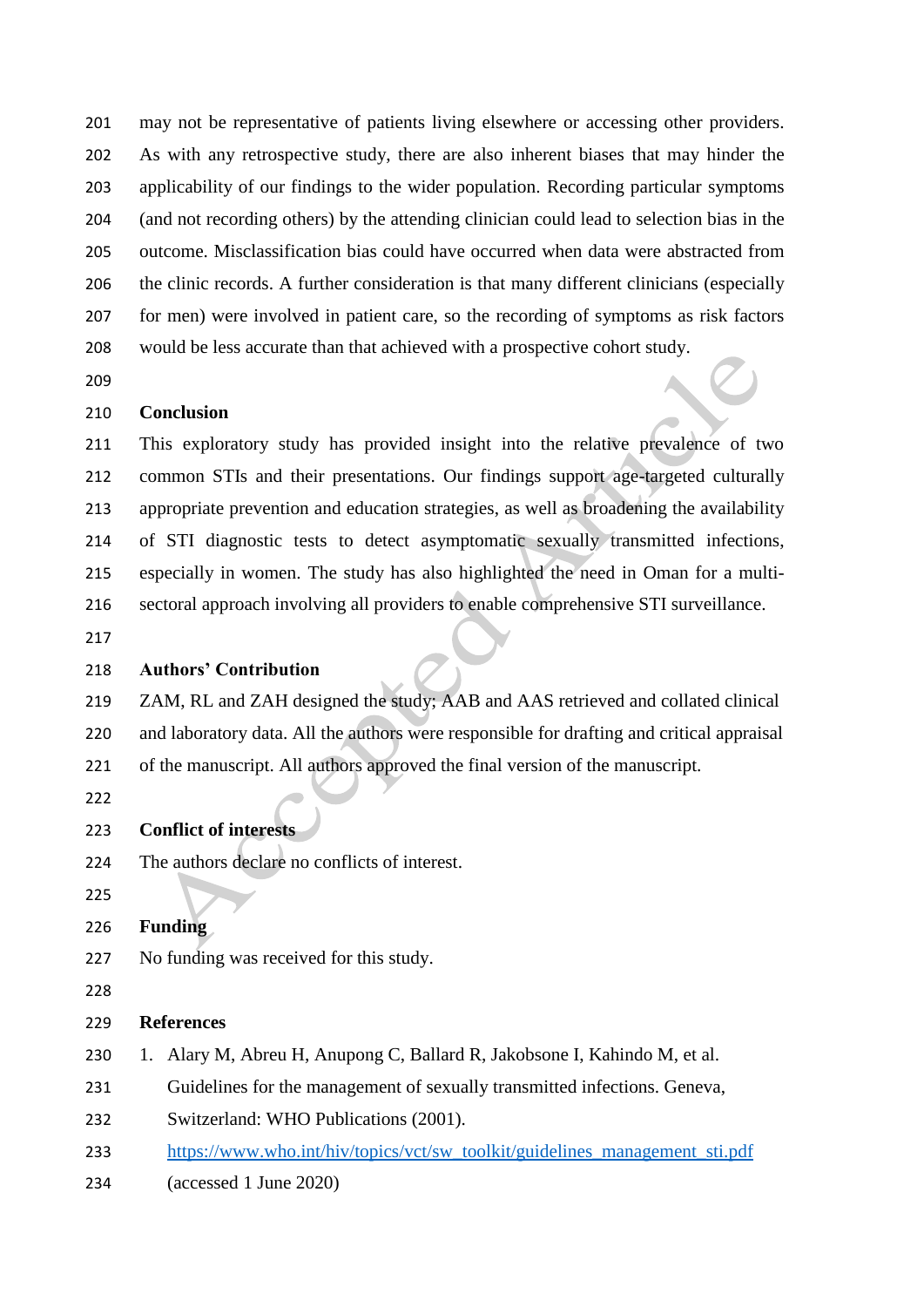2. Rietmeijer CA, Mungati M, Machica A, Mugurungi O, Kupara V, Rodgers L, et al. The etiology of male urethral discharge in Zimbabwe: results from the Zimbabwe STI etiology study. Sex Transm Dis 2018; 45: 56-60. doi: 10.1097/OLQ.0000000000000696. 3. Tadesse E, Teshome M, Amsalu A, Shimelis T. Genital Chlamydia trachomatis infection among women of reproductive age attending the gynecology clinic of Hawassa University referral hospital, southern Ethiopia. PLoS ONE 2016; 11(12): e0168580. doi: 10.1371/journal.pone.0168580. 4. Newman LA, Wi T, Sharkey L, Broutet N, Temmerman M, Toskin I. A tool for strengthening STI surveillance at the country level. Geneva, Switzerland: WHO Publications (2015).<https://apps.who.int/iris/handle/10665/161074> (accessed 1 June 2020) 5. Newman LA, Rowley J, Vander Hoorn S, Wijesooriya NS, Unemo M, Low N, et al. Global estimates of the prevalence and incidence of four curable sexually transmitted infections in 2012 based on systematic review and global reporting. PLoS One 2015; 10: e0143304. doi: 10.1371/journal.pone.0143304. 6. Reekie J, Donovan B, Guy R, Hocking JS, Kaldor JM, Mak D, et al. Risk of ectopic pregnancy and tubal infertility following gonorrhea and chlamydia infections. Clin Infect Dis 2019; 69: 1621-1623. doi: 10.1093/cid/ciz145. 7. Tang W, Mao J, Li KT, Walker JS, Chou R, Fu R, et al. Pregnancy and fertility- related adverse outcomes associated with *Chlamydia trachomatis* infection: a global systematic review and meta-analysis. Sex Transm Infect 2020; 96: 322- 329. doi: 10.1136/sextrans-2019-053999. 8. Gaydos CA, Van Der Pol B, Jett‐Goheen M, Barnes M, Quinn N, Clark C, et al. Performance of the Cepheid CT/NG Xpert rapid PCR test for detection of *Chlamydia trachomatis* and *Neisseria gonorrhoeae*. J Clin Microbiol 2013; 51: 1666–72. doi: 10.1128/JCM.03461-12. 9. Confidence limits for a proportion.<https://epitools.ausvet.com.au/ciproportion> (accessed 8 February 2021) 10. Price MJ, Ades AE, Soldan K, Welton NJ, Macleod J, Simms I, et al. The natural history of Chlamydia trachomatis infection in women: a multi-parameter evidence synthesis. Health Technol Assess 2016; 20: 1-250. doi: 10.3310/hta20220. 11. Holmes KK. The Chlamydia epidemic. JAMA 1981; 245: 1718-23.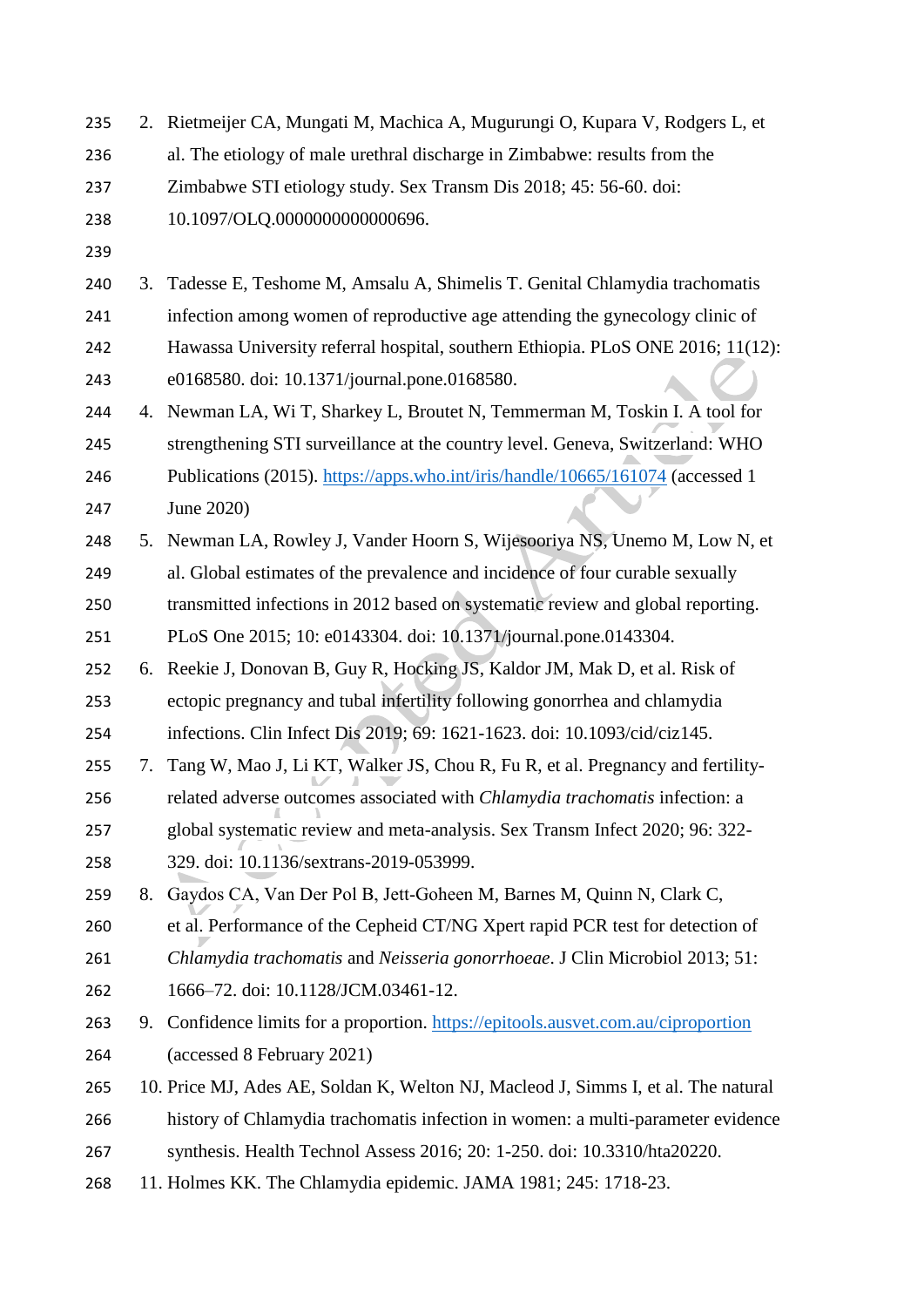- 269 12. Adams EJ, Charlett A, Edmunds WJ, Hughes G. *Chlamydia trachomatis* in the
- 270 United Kingdom: a systematic review and analysis of prevalence studies. Sex
- 271 Transm Infect 2004; 80: 354-62. doi: 10.1136/sti.2003.005454
- 272 13. Rowley J, Vander Hoorn S, Korenromp E, Low N, Unemo M, Abu-Raddad LJ, et
- 273 al. Chlamydia, gonorrhoea, trichomoniasis and syphilis: global prevalence and
- 274 incidence estimates, 2016. Bull World Health Organ 2019; 97: 548-562P. doi:
- 275 10.2471/BLT.18.228486.
- 276

277 **Table 1:** Sociodemographic factors of patients attending SQUH who were tested for 278 chlamydia and gonorrhoea in 2020 (women) and between 2015 - 2020 (men).

|                       | <b>Female</b>       | <b>Male</b>         |  |
|-----------------------|---------------------|---------------------|--|
|                       | $(N = 408)$         | $(N = 89)$          |  |
| Omani nationality (%) | 394 (96.6%)         | 84 (94.4%)          |  |
| Age distribution      |                     |                     |  |
| Mean                  | 36.5 years          | 33.8 years          |  |
| Median                | 35.95 years         | 31.2 years          |  |
| Range                 | $16.5 - 66.7$ years | $14.3 - 81.1$ years |  |
| Marital status (%)    |                     |                     |  |
| Married               | 398 (97.5%)         | 39 (43.8%)          |  |
| Divorced              | $5(1.2\%)$          |                     |  |
| Widowed               | $4(1.05\%)$         |                     |  |
| Single                | 1(0.25%)            | 35 (39.3%)          |  |
| Not disclosed         |                     | 15 (16.9%)          |  |

279

280

281 **Table 2:** Main symptom or presentation and detection of gonorrhoea and chlamydia 282 in women (Part A) and men (Part B).

| <b>Main symptom</b><br>or presentation | <b>Totals</b> | Chlamydia<br>&<br>Gonorrhoea<br>negative | Chlamydia<br>positive<br>only | Gonorrhoea<br>positive only | Chlamydia<br>&<br>Gonorrhoea<br>positive |
|----------------------------------------|---------------|------------------------------------------|-------------------------------|-----------------------------|------------------------------------------|
| Part A. Women                          | 408           |                                          |                               |                             |                                          |
| Lower abdominal<br>pain                | 55            | 50                                       | 4                             | 0                           |                                          |
| Abnormal vaginal<br>bleeding           | 40            | 38                                       | $\overline{2}$                | $\Omega$                    | $\Omega$                                 |
| Abnormal vaginal<br>discharge          | 42            | 40                                       |                               | 1                           | $\overline{0}$                           |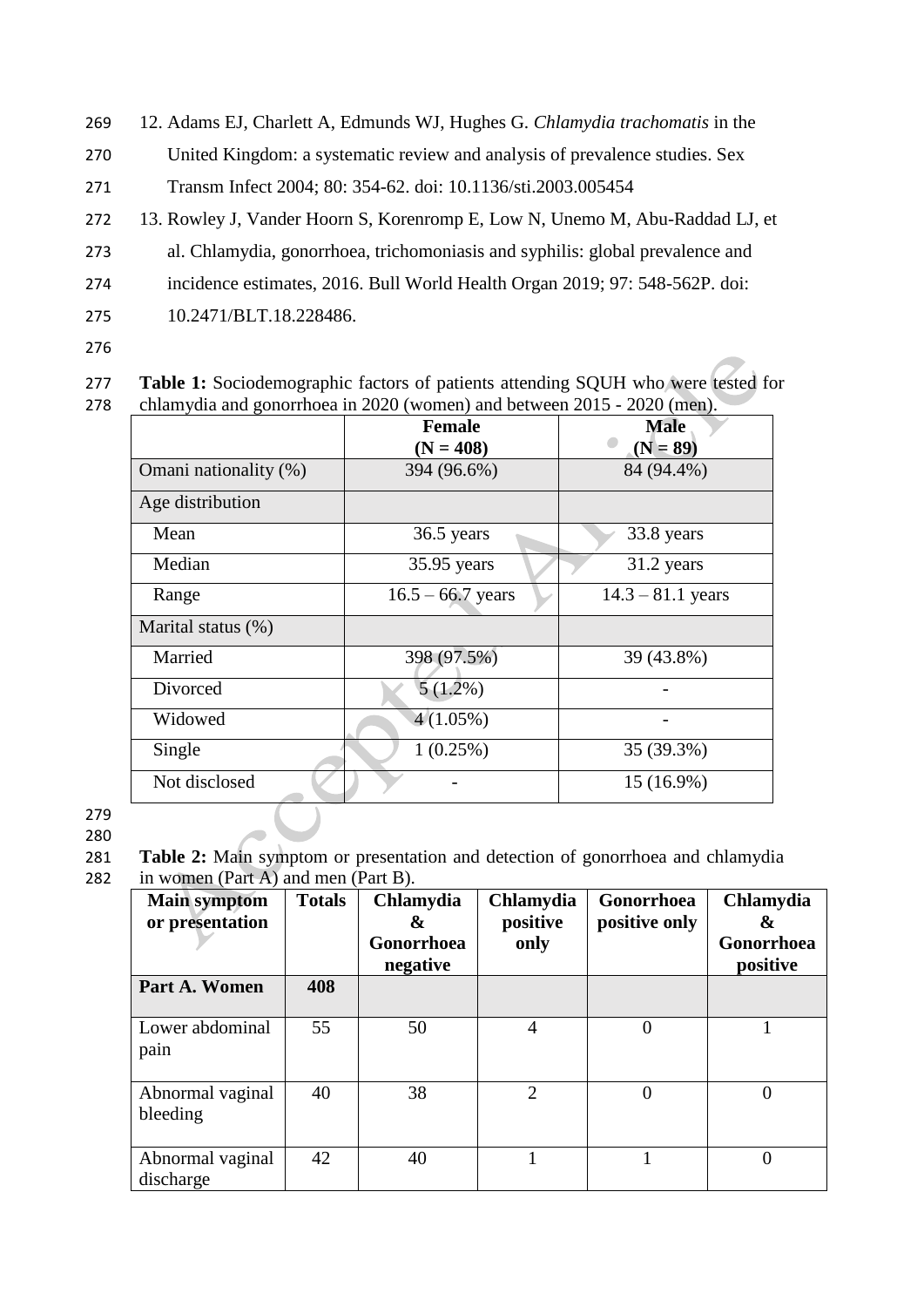